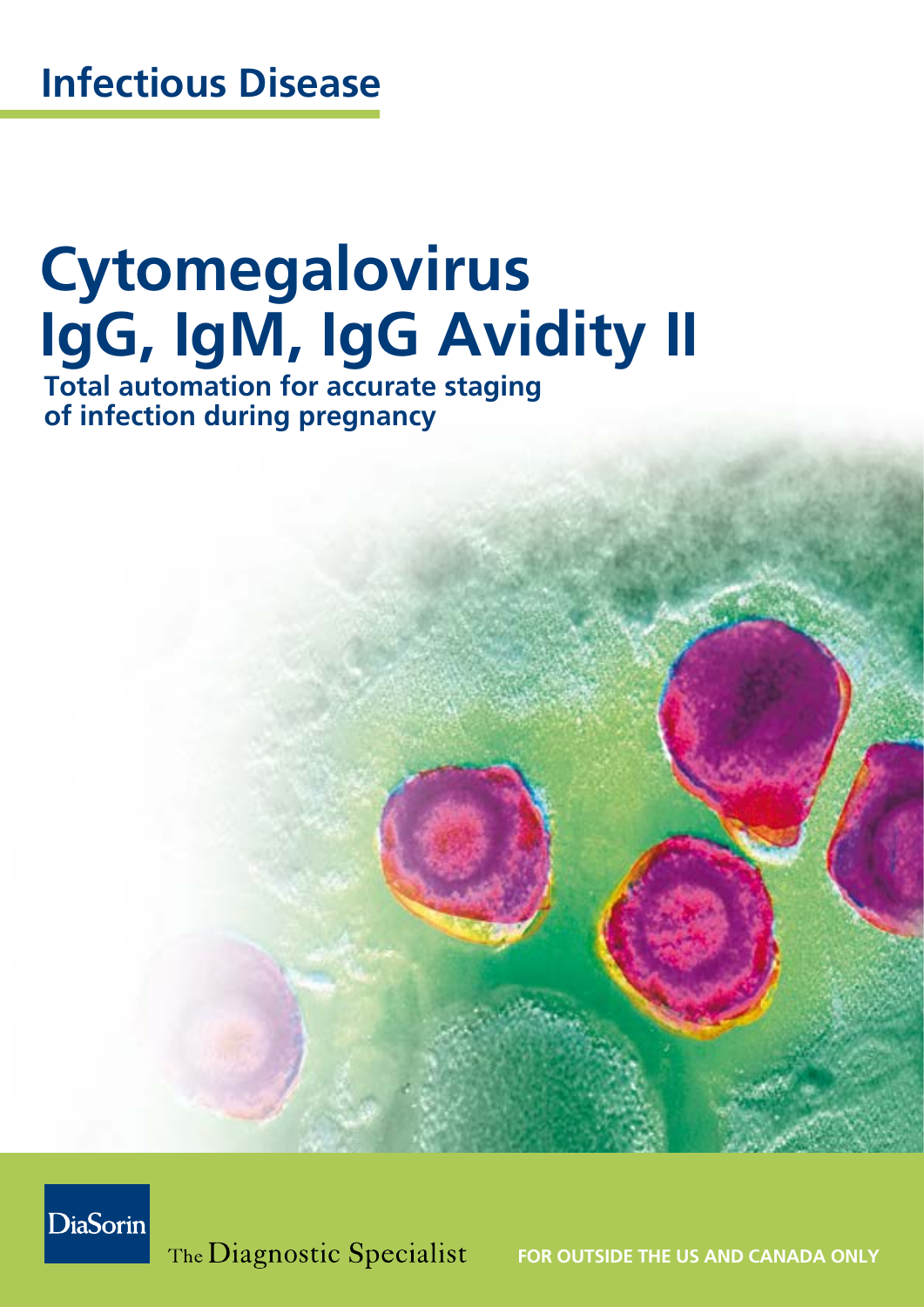### **LIAISON®**

#### **Cytomegalovirus IgG, IgM, IgG Avidity II Acute infection or reactivation? LIAISON® CMV assay panel is the solution**

Human Cytomegalovirus (hCMV) is the most common cause of viral intrauterine infection. Fetal damage is mostly due to maternal primary infection. Intrauterine transmission of CMV is significantly reduced in immunoprotected mothers compared to primary infections contracted during pregnancy (< 2% vs 40-50%, respectively). As infections are either asymptomatic or accompanied by symptoms which are non-specific for CMV, laboratory techniques are the sole means of diagnosing acute infections. However, the establishment of primary infection as opposed to reactivation, chronic infection, IgM persistency or polyclonal stimulation may be difficult on the basis of current classical CMV IgM and IgG detection.



#### **Main Features of LIAISON® CMV assays**

- • Number of tests: 100 (IgG avidity: 25 tests)
- Solid phase: CMV immunodominant antigens (pp28, pp150, pp52)
- • Label: Isoluminol derivative
- Method: CLIA
- **Ouantitative IgG and IgM Assays**
- • Sample type: Serum/Plasma

#### **Ordering information**

LIAISON® CMV IgG II (code 310745) LIAISON® CMV IgM II (code 310755) LIAISON® CMV IgG Avidity II (code 310765)

| <b>IgG</b> | <b>IgM</b>      | <b>Avidity</b> | <b>Diagnosis</b>                |
|------------|-----------------|----------------|---------------------------------|
| Negative   | Negative        |                | No infection                    |
| Positive   | Positive        | l ow           | Possible<br>Acute infection     |
| Positive   | Positive        | High           | Reactivation/<br>Past infection |
| Positive   | <b>Negative</b> |                | Past infection                  |

DiaSorin LIAISON® serology line has been developed to solve diagnostic ambiguities. Sensitive and quantitative CMV IgM, with highly specific and quantitative CMV IgG, both complemented by CMV avidity determination in a fully automated LIAISON® assay environment, will allow the laboratory to report clear and unequivocal results.Positive IgM and low-avidity IgG are suggestive of primary infection, whereas high-avidity IgG indicates IgM presence due to persistency or reactivation. In addition, to avoid misinterpretation of positive, yet low IgM responses in primary infection, the IgM test will point to the need of IgG avidity determination to overrule primary infection.

#### **Flexibility enables quick and accurate results**

- High throughput
- • Reagent stability on board: 2/8 weeks
- Two-point recalibration, stable for 4 weeks
- • Sample volume: 20-30 µL

LIAISON® Control CMV IgG II (code 310746) LIAISON® Control CMV IgM II (code 310756) LIAISON® Control CMV IgG Avidity II (code 310766)

### **AVAILABLE ON LIAISON®** SYSTEMS

Product availability subject to required regulatory approval.



**Diasorin S.p.A.** Via Crescentino<br>13040 Saluggia (VC) - Italy<br>Tel. +39 0161.487526<br>Fax: +39 0161.487670 www.diasorin.com E-mail: info@diasorin.it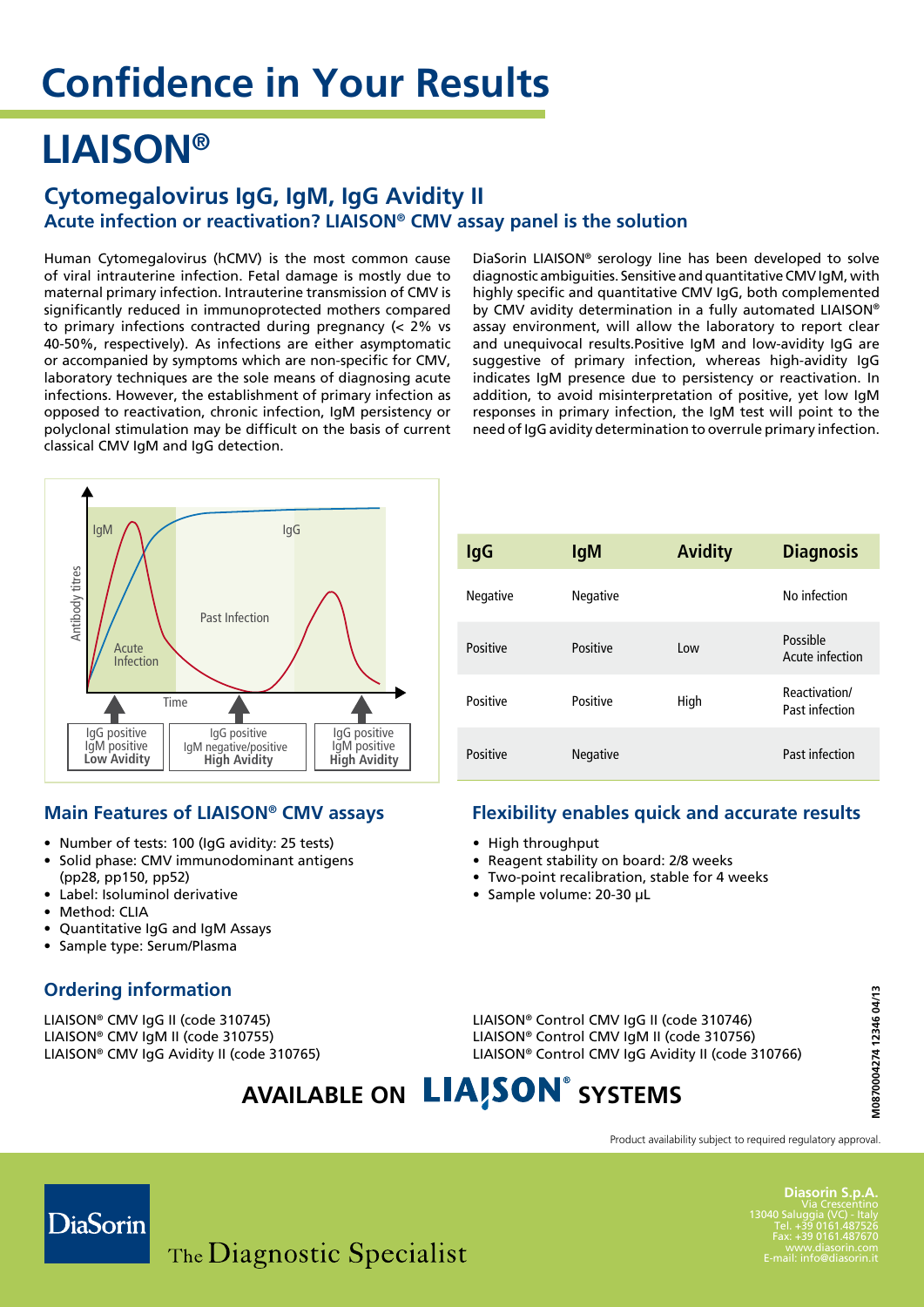# **Toxoplasma gondii IgG, IgM, IgG Avidity**

**Total automation for accurate staging of infection during pregnancy**



The Diagnostic Specialist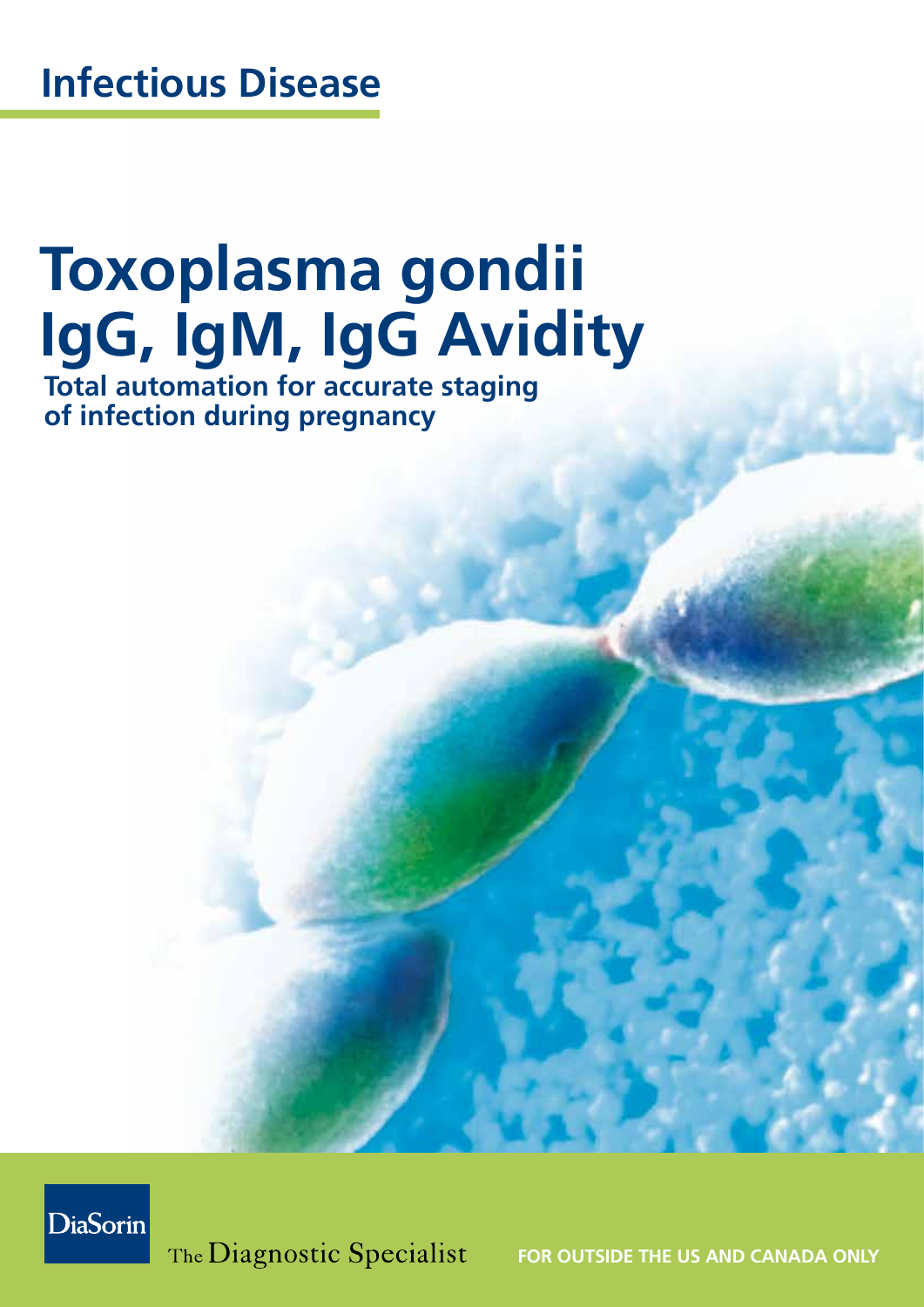### **LIAISON®**

#### **Toxoplasma gondii IgG, IgM, IgG Avidity Dating the infection? LIAISON® Toxoplasma assay panel is the solution**

Toxoplasma infection can cause severe damage in cases of congenitally acquired infection. The diagnosis of primary infection in pregnant women and the timing of infection are of particular importance. Serology is the only method to determine if the mother has been infected by Toxoplasma gondii. Early diagnosis of primary infection requires a highly sensitive and quantitative assay for IgG and IgM antibodies, to discriminate between chronic and recent infections. The presence of Toxoplasma-specific IgM in serum is an indicator of recent infection, but often IgM persists and may be detected

for years after the occurrence of the infection. Measurement of IgG avidity may improve the accuracy of the serological diagnosis dating the infection more precisely. A high Avidity Index excludes recent Toxoplasma infection within the last four months. Therefore a high IgG Avidity Index during the first trimester excludes acute infection during pregnancy for many women who, only on the basis of a positive specific IgG and IgM result, would have been identified as having a recent infection.



#### **Main Features of LIAISON® Toxoplasma gondii assays**

- Number of tests: 100 (IgG avidity: 25 tests)
- Solid phase: Toxoplasma immunodominant antigens (p30, p22, GRA6, GRA7, ROP2, SAG1)
- Label: Isoluminol derivative
- Method: CLIA
- Quantitative IgG and IgM Assays
- • Sample type: Serum/Plasma

#### **Ordering information**

LIAISON® Toxo IgG II (code 310780) LIAISON® Toxo IgM (code 310710) LIAISON® XL Toxo IgG Avidity (code 310795)

| <b>IgG</b>      | <b>IgM</b>      | <b>Avidity</b> | <b>Diagnosis</b>            |
|-----------------|-----------------|----------------|-----------------------------|
| <b>Negative</b> | <b>Negative</b> |                | No infection                |
| Positive        | Positive        | l ow           | Possible<br>Acute infection |
| Positive        | Positive        | High           | Past infection              |
| Positive        | <b>Negative</b> |                | Past infection              |

#### **Flexibility enables quick and accurate results**

- High throughput
- Referenced to WHO 2nd International Standard (1980)
- Reagent stability on board: 4/8 weeks
- Two-point recalibration, stable for 2/4 weeks
- • Sample volume: 20-30 µL

LIAISON® Control Toxo IgG II (code 310781) LIAISON® Control Toxo IgM (code 310711) LIAISON® XL Control Toxo IgG Avidity (code 310796)

### **AVAILABLE ON LIAISON®** SYSTEMS

Product availability subject to required regulatory approval.



**Diasorin S.p.A.** Via Crescentin<br>13040 Saluggia (VC) - Ita Tel. +39 0161.487526 Fax: +39 0161.487670 www.diasorin.com E-mail: info@diasorin.it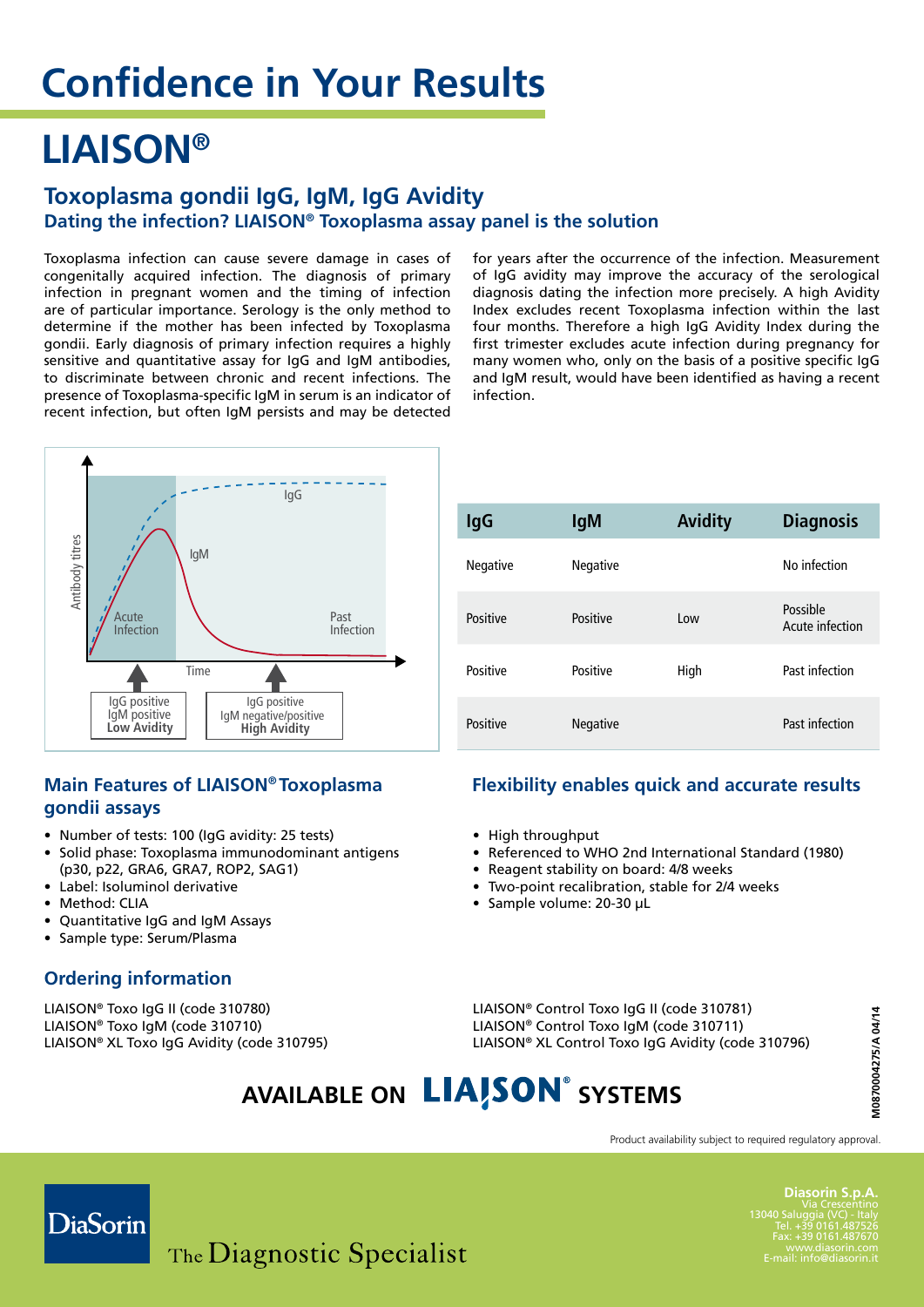# **Rubella Virus IgG, IgM**

**Total automation for accurate differential diagnosis**



The Diagnostic Specialist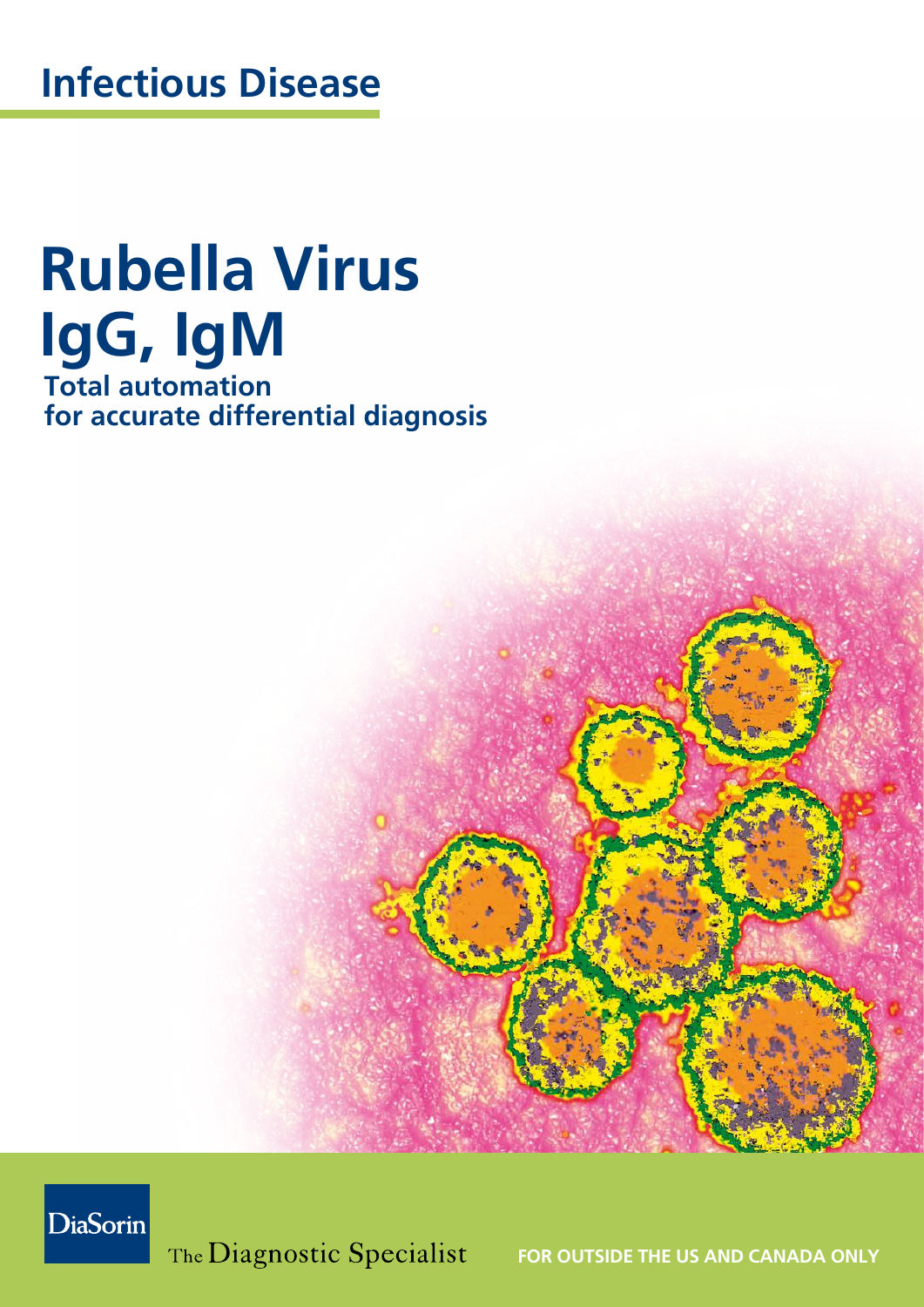### **LIAISON®**

#### **Rubella virus IgG, IgM**

#### **Accurate differential diagnosis? LIAISON® Rubella assay panel is the solution**

Rubella infection, acquired in the first trimester of pregnancy, is associated with a very high risk of Congenital Rubella Syndrome (CRS). Fetal damage is mostly due to maternal primary infection. Although incidence of CRS is significantly reduced because of successful vaccination programs especially in developed countries, rubella continues to occur because rubella vaccination coverage is not sufficient throughout the world. As infections are either asymptomatic or accompanied by symptoms which are non-specific for rubella, laboratory techniques are the sole means of diagnosing acute infections. DiaSorin LIAISON® serology line has been developed to



#### **Main Features of LIAISON® Rubella assays**

- Number of tests: 100
- Solid phase: Rubella viral particle (HPV 77 strain)
- Label: Isoluminol derivative
- Method: CLIA
- Quantitative assays
- Sample type: Serum/Plasma
- High throughput

#### **Ordering information**

LIAISON® Rubella IgG II (code 317260) LIAISON® Rubella IgM (code 310730)

help identify women who are susceptible to rubella during pregnancy and for whom vaccination is advised in the immediate postpartum period and to prevent congenital rubella syndrome. LIAISON® Rubella IgG II is a sensitive assay able to detect low IgG antibody titers present in vaccinated population reducing the number of samples to be confirmed. LIAISON® Rubella IgM is a sensitive and quantitative assay for early identification of infection in at risk pregnant women. In conjunction with highly specific LIAISON® Rubella IgG II test, Rubella IgM test will allow the laboratory to report clear and unequivocal results.

| lgG             | <b>IgM</b>      | <b>Diagnosis</b>                                       |
|-----------------|-----------------|--------------------------------------------------------|
| <b>Negative</b> | <b>Negative</b> | No infection                                           |
| Positive        | <b>Negative</b> | Past infection                                         |
| Positive        | Positive        | Acute infection / Past infection<br>(long lasting IgM) |

#### **Flexibility enables quick and accurate results**

- Referenc to WHO Standard: 1st NIBSC International Standard RUBI-1-94 (1997)
- Reagent stability on board: 12 weeks (IgG); 8 weeks (IgM)
- Two-point recalibration, stable for 8 weeks (IgG), 4 weeks (IgM)
- Sample volume: 20 µL
- Calibrators included in the reagent cartridge
- All reagents ready to use

LIAISON® Control Rubella IgG II (code 317261) LIAISON® Control Rubella IgM (code 310731)

### **AVAILABLE ON LIAISON** SYSTEMS

Product availability subject to required regulatory approval.



**Diasorin S.p.A.** Via Crescentino 13040 Saluggia (VC) - Italy Tel. +39 0161.487526 www.diasorin.com E-mail: info@diasorin.it

**M0870004276/A 01/18**

10870004276/A 01/18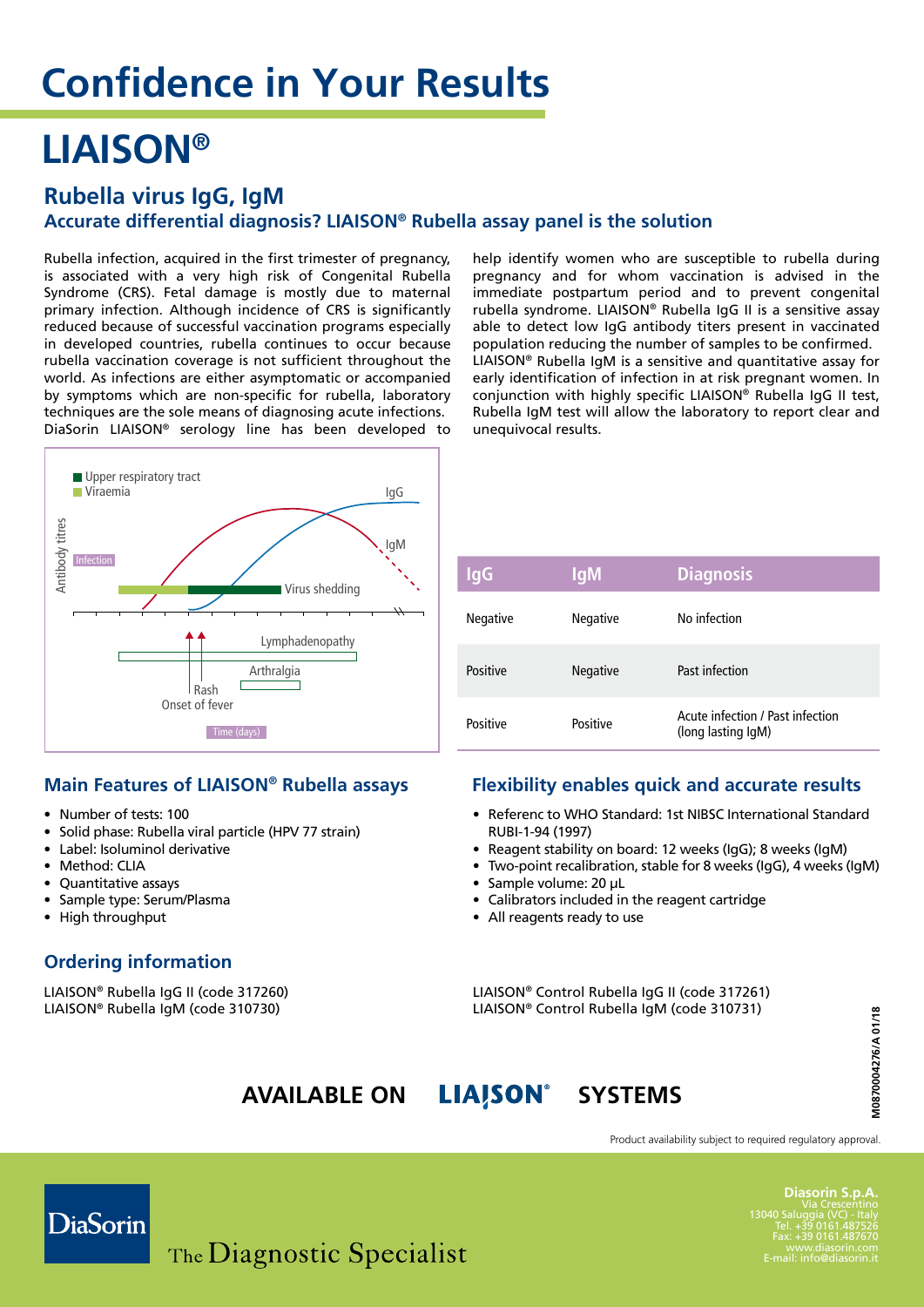### **Herpes Simplex Virus HSV-1/2 IgG, HSV-2 IgG, HSV-1 IgG, HSV-1/2 IgM**

**Total automation for accurate differential diagnosis**



The Diagnostic Specialist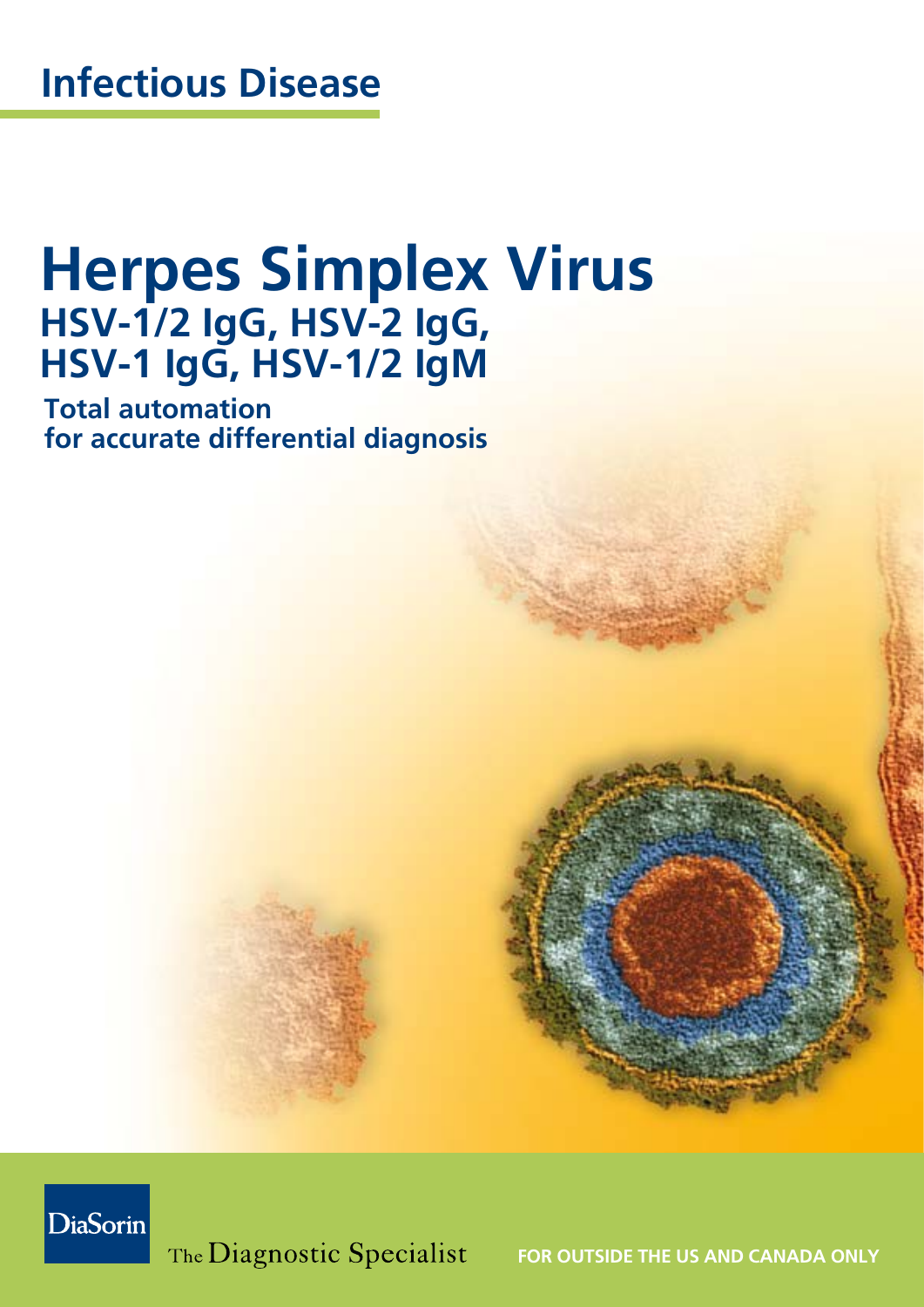### **LIAISON®**

#### **Herpes Simplex Virus Antibodies Accurate differential diagnosis? LIAISON® HSV assay panel is the solution**

Genital herpes simplex virus (HSV) infection in pregnant women is associated with risk of viral transmission to the infant at delivery. The identification of risk pregnancies is necessary to avoid life-threatening consequences in newborns. Herpes simplex virus type 2 (HSV-2) is the main cause of genital herpes. HSV-2 reactivation or primary infection during pregnancy is common, but the risk of associated neonatal HSV-2 infection is 10 times greater for women with primary infection in the last trimester of pregnancy. Since most individuals infected with HSV-2 are asymptomatic, the serological evaluation of HSV-2 infection can reduce viral transmission. However, serological diagnosis of HSV-2 infection has been difficult, since discrimination between HSV-1 and HSV-2 specific antibodies

in serum is complicated by the shared antigenicity of the two viruses and consequently by their considerable cross-reactivity. DiaSorin LIAISON® serology line has been developed to solve such diagnostic ambiguities. The determination of type-specific antibodies to glycoprotein G2 allows the laboratory to establish a specific diagnosis of HSV-2 infection in a fully automated Liaison® environment. LIAISON® HSV-1 IgG assay, based on recombinant gG1 antigen, allows accurate and type-specific detection of IgG antibodies to herpes simplex virus type 1. A highly specific and sensitive screening tool for determination of IgG antibodies to HSV-1 and HSV-2 as well as a complementary test for detection of Immunoglobulin M have been developed to complete the line.



#### **Main Features of LIAISON® HSV assays**

- • Number of tests: 100
- Solid phase: Recombinant antigens
- Label: Isoluminol derivative
- Method: CLIA
- Qualitative assays
- • Sample type: Serum/Plasma

#### **Ordering information**

LIAISON® HSV-1/2 IgG (code 310800) LIAISON® HSV-2 IgG (code 310810) LIAISON® HSV-1 Type Specific IgG (code 310830) LIAISON® HSV-1/2 IgM (code 310820)

| HSV-1/2 lgG HSV-2 lgG Diagnosis |                                          |                      |                | HSV-1 IgG HSV-2 IgG Diagnosis            |                    |
|---------------------------------|------------------------------------------|----------------------|----------------|------------------------------------------|--------------------|
|                                 |                                          | Not exposed          |                |                                          | Not exposed        |
| $\ddot{}$                       | $\overline{\phantom{a}}$                 | $HSV-1$<br>infection | $+$            |                                          | HSV-1<br>infection |
| $+$<br>$\ddot{}$                | HSV-2 infection or                       |                      | $\ddot{}$      | $HSV-2$<br>infection                     |                    |
|                                 | HSV-1 and HSV-2<br>associated infections | $+$                  | $\overline{+}$ | HSV-1 and HSV-2<br>associated infections |                    |

IgM HSV antibodies may occur in both primary and recurrent infections.

#### **Flexibility enables quick and accurate results**

- High throughput
- Reagent stability on board: 4/8 weeks
- Two-point recalibration, stable for 4 weeks
- • Sample volume: 20-40 µL

LIAISON® Control HSV-1/2 IgG (code 310801) LIAISON® Control HSV-2 IgG (code 310811) LIAISON® Control HSV-1 IgG (code 310831) LIAISON® Control HSV-1/2 IgM (code 310821)

### **AVAILABLE ON LIAISON®** SYSTEMS

Product availability subject to required regulatory approval.



**Diasorin S.p.A.** Via Crescentino<br>13040 Saluggia (VC) - Italy<br>Tel. +39 0161.487526<br>Fax: +39 0161.487670 www.diasorin.com E-mail: info@diasorin.it

**M0870004277 12349 04/13**

10870004277 12349 04/13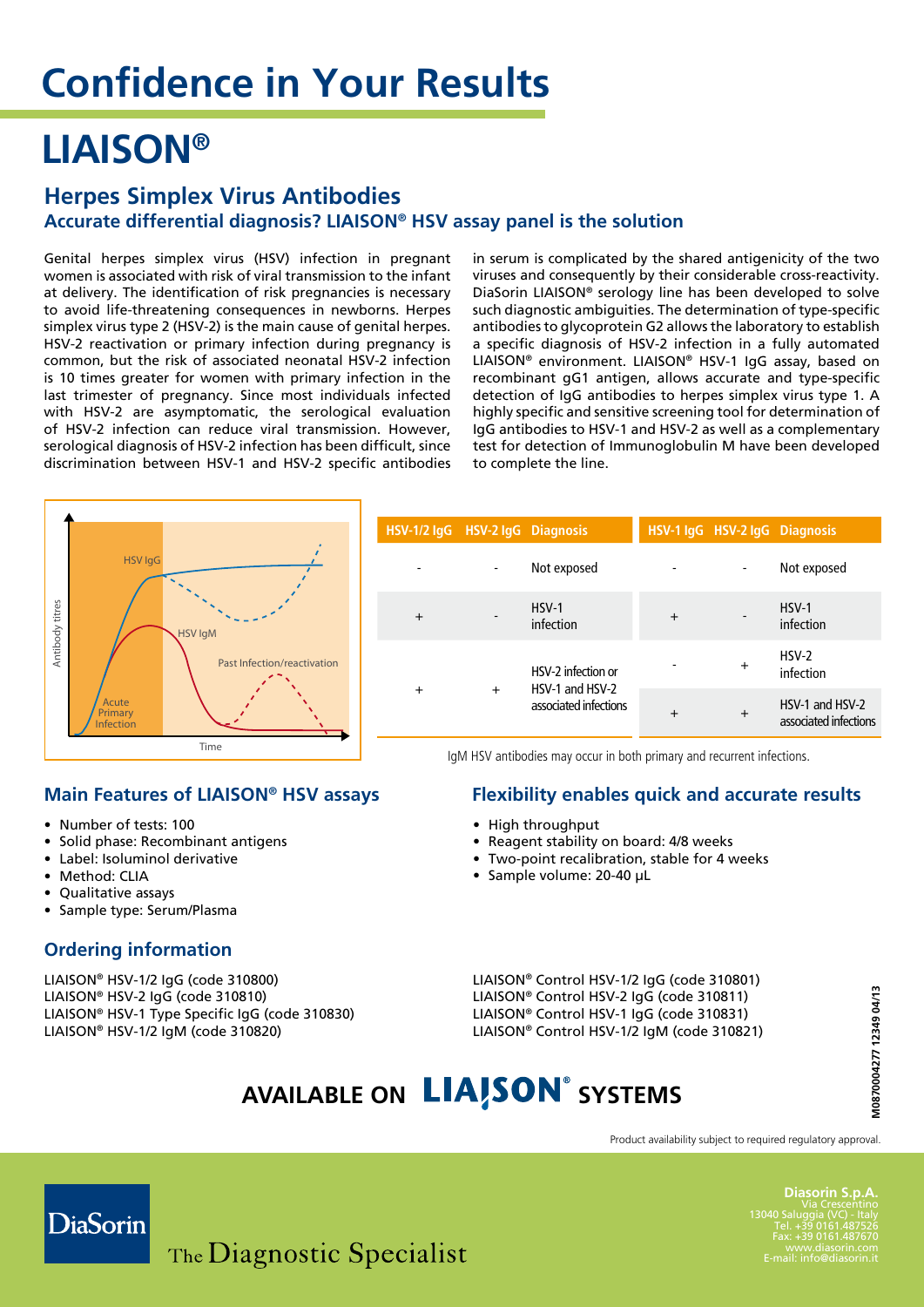# **LIAISON® Biotrin Parvovirus B19 IgG, IgM**

**Biotrin quality. Total automation**



The Diagnostic Specialist FOR OUTSIDE THE US AND CANADA ONLY